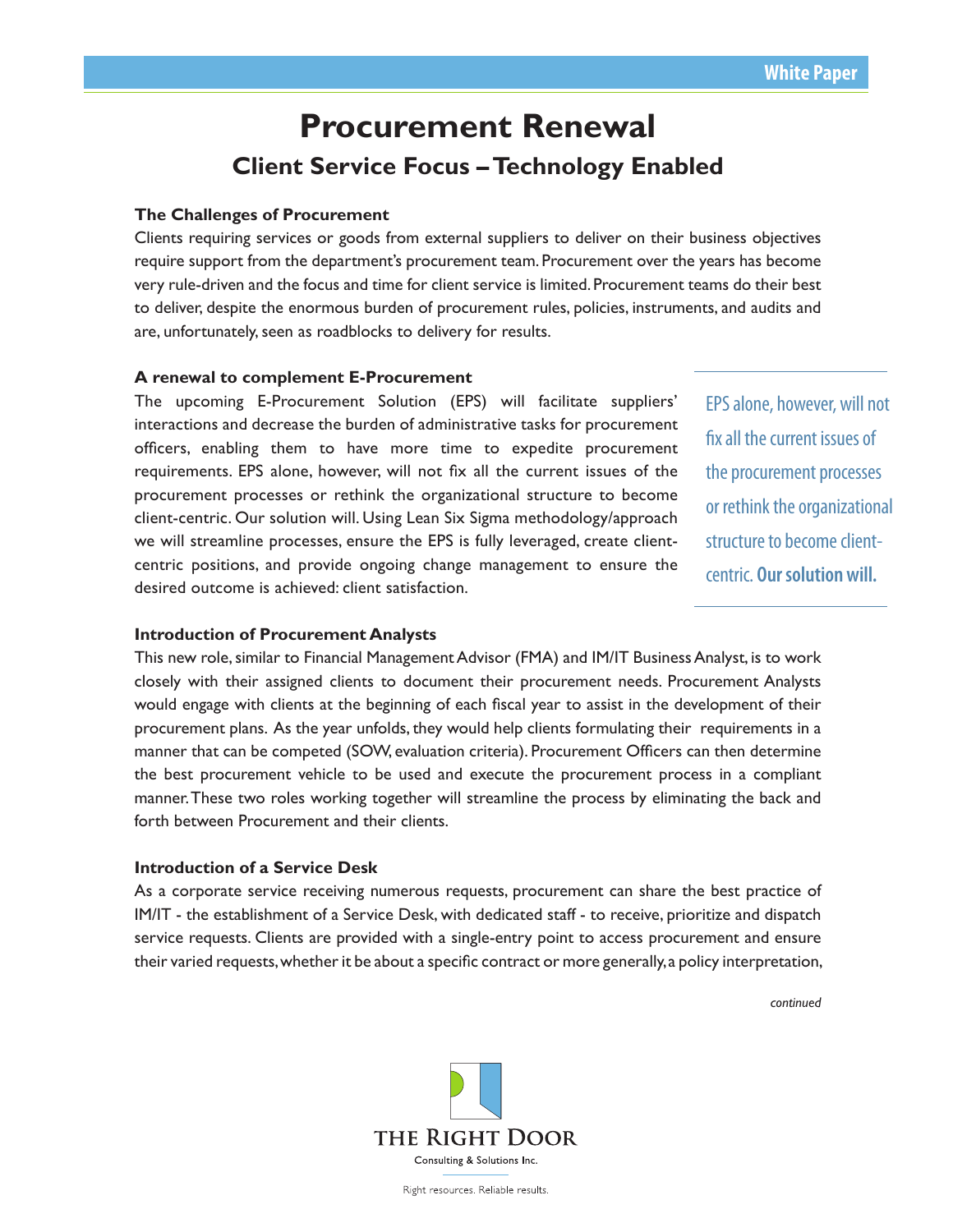can be immediately responded to by the service desk staff (tier 1) or routed to a procurement officer for resolution (tier 2). With the creation of a Service Desk, procurement officers are not interrupted to field phone calls or emails, and can concentrate on their procurement files, enhancing timelines and overall service delivery.

## **Case Management Tool**

As IM/IT departments everywhere have known for some time, a Service Desk is most efficient when it uses an automated tool to record and track all its service requests. Procurement can leverage an existing IM/IT ticketing system powerful enough to be configured with its own workflow. This tool becomes the single-entry point for all requests received from an automated workflow or email system and tracks the purchase requisitions throughout the procurement process. Clients can use a portal to see the status of their service requests.

Such a system is necessary to develop realistic service standards, based on actual metrics recorded for the different types of procurement products, from simple call-ups to complex standing offers.

#### **Positive Outcome**

Clients seek advice from Procurement Analyst/Officers in a timely manner trusting that this is the most efficient way of satisfying their requirements to ensure the business objectives can be attained.



## **Meet our Subject Matter Expert Louisette Bizier**

PMP, PMI-Risk Management Professional, Certified Change Management Professional, Certified Business Process Professional, Lean Six Sigma – Black Belt

Ms Bizier has been involved in business transformation since the early 1980's. After leaving IBM, she worked with a consulting company where she was responsible for researching and delivering courses in business analysis. During this period, she became familiar with the emergence of business processes as a valuable management tool for business transformation.

Ms Bizier conducted numerous mandates as a certified business process professional to improve operations in Public Administration Core Programs and Corporate Services. She optimized organizational structures, the backbone of business processes, thus ensuring the implementation of efficient business processes. She has been involved in many IM/IT projects to install tax administration systems, financial management systems and human resource management systems. She has used her project management skills as well as her risk management expertise to deliver results on time and on budget and her change management expertise to ensure the sustainability of the changes.

She is a Certified Black Belt Lean Six Sigma expert and has proven experience in delivering LEAN business processes in successful transformation projects. She is a unique professional who can leverage her complementary qualifications demonstrated through over 50 successful projects in numerous countries in both private and public sectors.